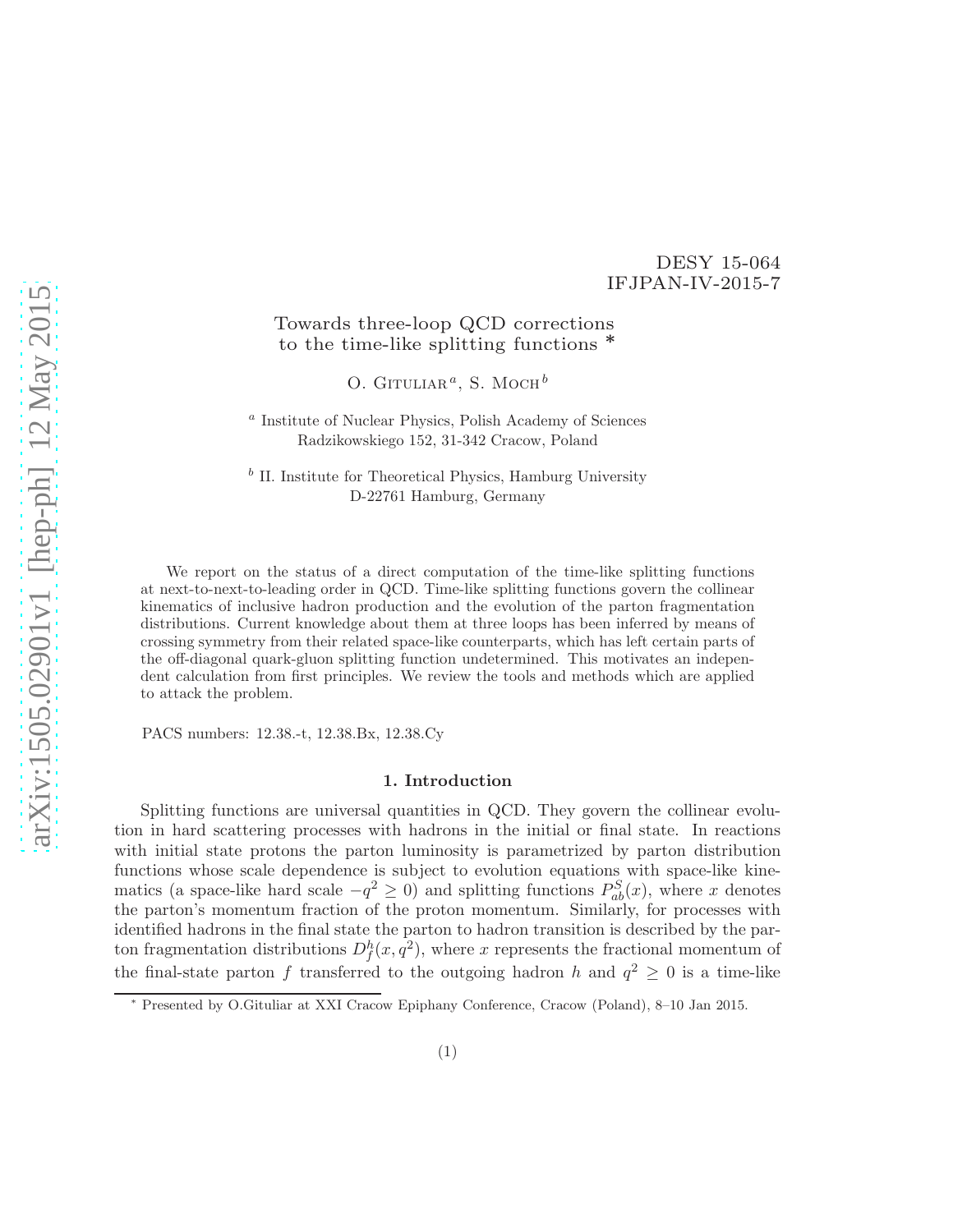hard scale. The scale dependence of the fragmentation distributions is controlled by the so-called time-like splitting functions  $P_{ba}^T(x)$ , and is given by

$$
\frac{d}{d\ln q^2} D_a^h(x, q^2) = \int_x^1 \frac{dz}{z} P_{ba}^T(z, \alpha_s(q^2)) D_b^h\left(\frac{x}{z}, q^2\right), \qquad (1.1)
$$

where the summation runs over the number  $n_f$  of effectively massless quark flavors and the gluon,  $b = q_i, \bar{q}_i, g$  for  $i = 1, \ldots, n_f$ .

The time-like splitting functions  $P_{ba}^T$  can be computed in perturbation theory in powers of the strong coupling  $\alpha_s$ ,

$$
P_{ba}^T(x, \alpha_s(q^2)) = a_s P_{ba}^{(0)T}(x) + a_s^2 P_{ba}^{(1)T}(x) + a_s^3 P_{ba}^{(2)T}(x) + \dots, \qquad (1.2)
$$

where we normalize the expansion parameter as  $a_s = \alpha_s/(4\pi)$ . At one and two loops, the leading (LO) and next-to-leading order (NLO) splitting functions  $P_{ba}^{(0)T}$  and  $P_{ba}^{(1)T}$  have been obtained with different methods in the past, e.g., from the collinear singularities in inclusive hadron production in electron-positron annihilation [\[1,](#page-9-0) [2\]](#page-9-1).

In contrast, the next-to-next-to-leading order (NNLO) terms  $P_{ba}^{(2)T}$  at three loops have been determined by crossing relations from the respective functions  $P_{ab}^S$  for spacelike kinematics based on analytic continuation in the scaling variable  $x$ , i.e., mapping  $x \to 1/x$  [\[3,](#page-9-2) [4,](#page-9-3) [5\]](#page-9-4). In fact, the LO space-like and time-like splitting functions are identical (up to transposition), a fact known as the Gribov-Lipatov relation [\[6,](#page-9-5) [7\]](#page-9-6). At higher orders such relations between the space-like splitting functions, or their analytic continuations, and their time-like counterparts do not hold in the usual  $\overline{\text{MS}}$  scheme [\[8\]](#page-9-7).

Analytic continuations of the corresponding physical evolution kernels in the respective kinematics can, however, be used for a constructive approach to the time-like splitting functions and yield relations, which fix the components of the matrix  $P_{ba}^{(2)T}$  at three loops [\[5\]](#page-9-4). For the diagonal terms  $P_{aa}^{(2)T}$  these results agree with assumptions about the universality of evolution kernels [\[9\]](#page-9-8), while for the off-diagonal terms an uncertainty in the time-like quark-gluon splitting function  $P_{qg}^T$  remains. This motivates a direct calculation of the time-like splitting functions in perturbative QCD from a physical process. We choose electron-positron annihilation and consider inclusive hadron production through photon exchange as well as top-quark mediated decay of the Higgs boson into hadrons in the effective theory [\[4\]](#page-9-3).

The report is organized as follows. In Section [2](#page-2-0) we show how to reconstruct timelike splitting functions from the bare fragmentation functions in the framework of mass factorization, picking the process  $e^+ + e^- \rightarrow \gamma^* \rightarrow g + \langle n \text{ partons} \rangle$  as an example. Section [3](#page-4-0) is dedicated to some technical aspects of the calculation. Here we briefly discuss, in particular, how to perform final-state integration with the help of integration-by-parts (IBP) method and how to find master integrals from differential equations. In addition, to illustrate our approach we provide some examples relevant to the calculation of NLO corrections to time-like splitting functions. We summarize in Section [4.](#page-8-0)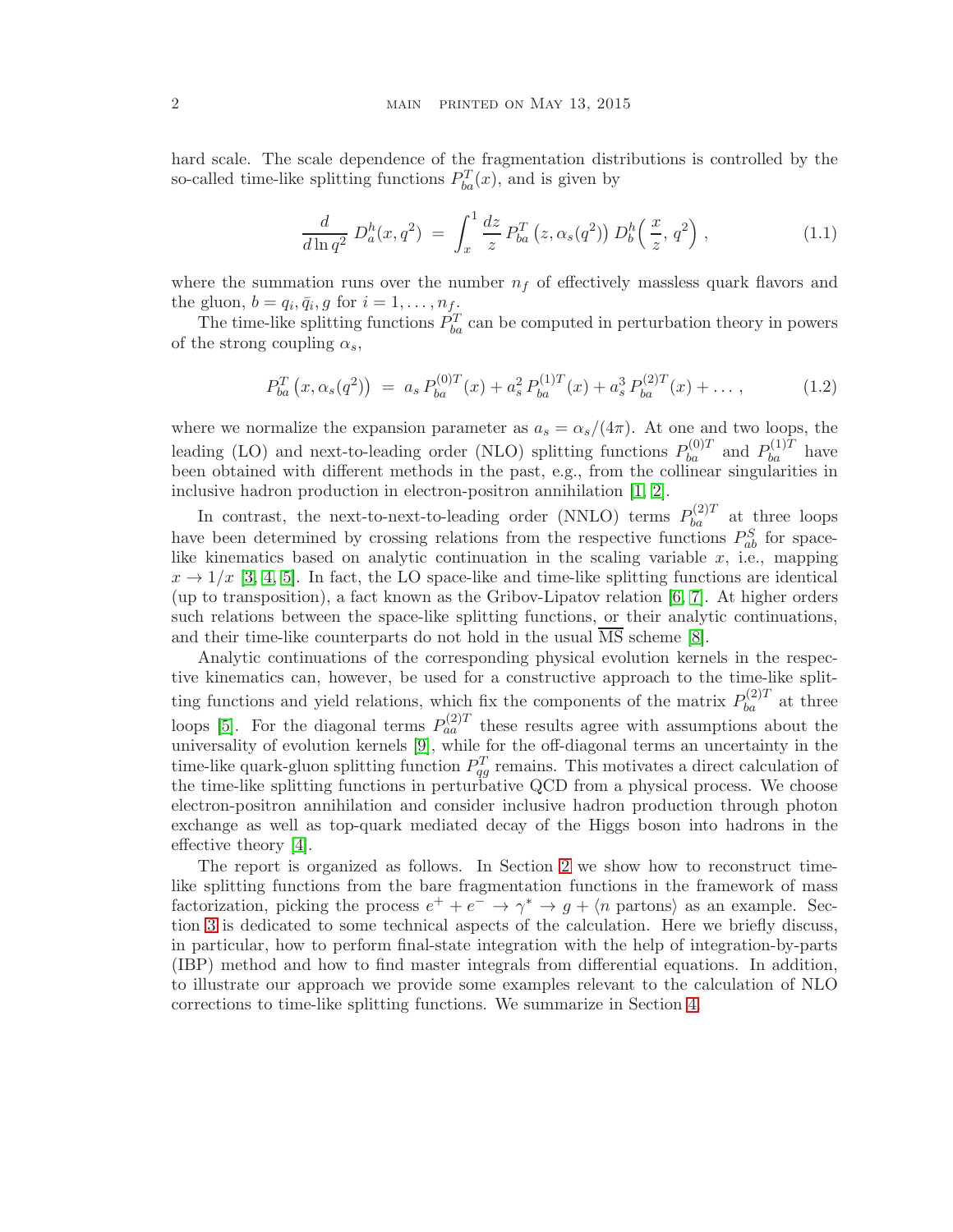### 2. The Set-Up

<span id="page-2-0"></span>Let us consider the relevant parton processes in electron-positron annihilation

<span id="page-2-1"></span>
$$
e^{+} + e^{-} \rightarrow \gamma^{*}(q) \rightarrow p(k_0) + \langle n \text{ partons} \rangle, \qquad (2.1)
$$

$$
e^{+} + e^{-} \rightarrow \phi^{*}(q) \rightarrow p(k_0) + \langle n \text{ partons} \rangle, \qquad (2.2)
$$

with photon  $(\gamma)$  exchange and Higgs  $(\phi)$  boson exchange in the effective theory and the partons  $p = q, \bar{q}, g$  with momentum  $k_0$ . For the photon-exchange process [\(2.1\)](#page-2-1), following the notation in [\[10\]](#page-9-9), the unpolarized differential cross-section in  $m = 4 - 2\epsilon$  dimensions is given by

$$
\frac{1}{\sigma_{\text{tot}}} \frac{d^2 \sigma}{dx d \cos \theta} = \frac{3}{8} (1 + \cos^2 \theta) \mathcal{F}_T(x, \epsilon) + \frac{3}{4} \sin^2 \theta \mathcal{F}_L(x, \epsilon) + \frac{3}{4} \cos \theta \mathcal{F}_A(x, \epsilon), \quad (2.3)
$$

where  $\theta$  denotes an angle between the beam and parton momentum  $k_0$ . The scaling variable  $x$  is defined as

$$
x = \frac{2 q \cdot k_0}{q^2}, \qquad \qquad q^2 = s > 0, \qquad 0 < x \le 1. \tag{2.4}
$$

In the center-of-mass frame of the  $e^+e^-$  pair x can be interpreted as a fraction of the beam energy carried by the parton with momentum  $k_0$ . The *transverse*, *longitudinal*, and asymmetric fragmentation functions are defined as  $\mathcal{F}_T$ ,  $\mathcal{F}_L$ , and  $\mathcal{F}_A$  respectively. They are the analog quantities of the deep-inelastic structure functions for space-like  $q(-q^2 \ge 0)$ .

### 2.1. Mass factorization

In the context of the *mass factorization* formalism, the transverse fragmentation function  $\mathcal{F}_T(x,\epsilon)$  in the  $\overline{\text{MS}}$  scheme can be written as

$$
\mathcal{F}_{T,p}(x,\epsilon) = \sum_{n=0}^{\infty} a_s^n \mathcal{F}_{T,p}^{(n)}(x,\epsilon), \qquad p = q, g,
$$
\n(2.5)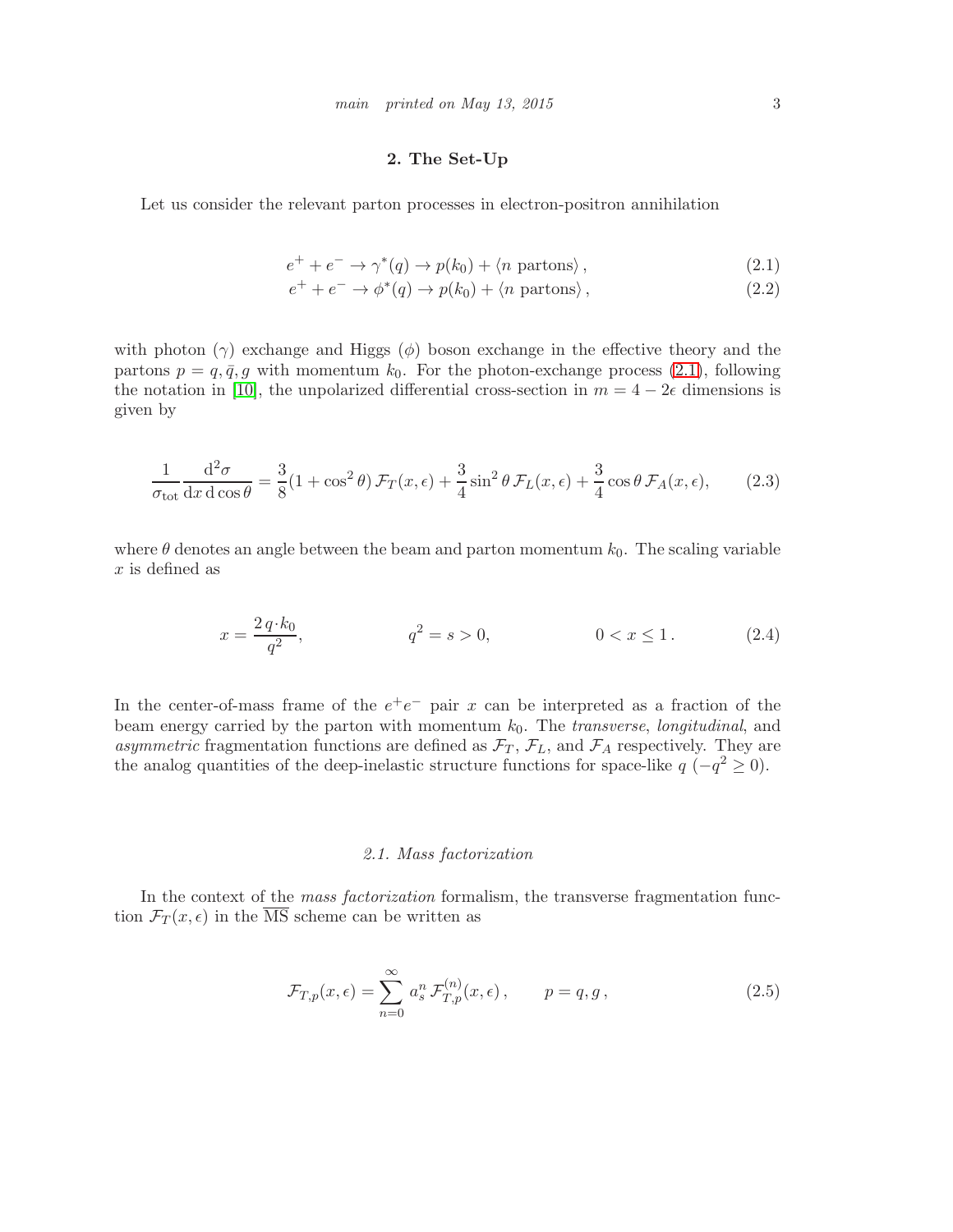and explicitly, in terms of coefficients of the QCD  $\beta$ -function and splitting functions up to NNLO for  $e^+ + e^- \rightarrow \gamma^* \rightarrow p(k_0) + \langle n \text{ partons} \rangle$ 

<span id="page-3-0"></span>
$$
\mathcal{F}_{T,p}^{(1)} = -\frac{1}{\epsilon} P_{pq}^{(0)} + c_p^{(1)} + \epsilon a_p^{(1)} + \epsilon^2 b_p^{(1)} + \mathcal{O}(\epsilon^3),
$$
\n
$$
\mathcal{F}_{T,p}^{(2)} = \frac{1}{\epsilon^2} \left\{ \frac{1}{2} P_{pi}^{(0)} P_{iq}^{(0)} + \frac{1}{2} \beta_0 P_{pq}^{(0)} \right\} - \frac{1}{\epsilon} \left\{ \frac{1}{2} P_{pq}^{(1)} + P_{pi}^{(0)} c_i^{(1)} \right\} + \left\{ c_p^{(2)} - P_{pi}^{(0)} a_i^{(1)} \right\}
$$
\n
$$
+ \epsilon \left\{ a_g^{(2)} - P_{pi}^{(0)} b_i^{(1)} \right\} + \mathcal{O}(\epsilon^2),
$$
\n(2.7)

$$
\mathcal{F}_{T,p}^{(3)} = -\frac{1}{\epsilon^3} \left\{ \frac{1}{6} P_{pi}^{(0)} P_{ij}^{(0)} P_{jq}^{(0)} + \frac{1}{2} \beta_0 P_{pi}^{(0)} P_{iq}^{(0)} + \frac{1}{3} \beta_0^2 P_{pq}^{(0)} \right\} \n+ \frac{1}{\epsilon^2} \left\{ \frac{1}{6} P_{pi}^{(0)} P_{iq}^{(1)} + \frac{1}{3} P_{pi}^{(1)} P_{iq}^{(0)} + \frac{1}{2} P_{pi}^{(0)} P_{ij}^{(0)} c_j^{(1)} + \frac{1}{3} \beta_1 P_{pq}^{(0)} + \beta_0 \left( \frac{1}{3} P_{pq}^{(1)} + \frac{1}{2} P_{pi}^{(0)} c_i^{(1)} \right) \right\} \n- \frac{1}{\epsilon} \left\{ \frac{1}{3} P_{pq}^{(2)} + \frac{1}{2} P_{pi}^{(1)} c_i^{(1)} - \frac{1}{2} P_{pi}^{(0)} P_{ij}^{(0)} a_j^{(1)} + P_{pi}^{(0)} c_i^{(2)} - \frac{1}{2} \beta_0 P_{pi}^{(0)} a_i^{(1)} \right\} \n+ \left\{ c_p^{(3)} - P_{pi}^{(0)} a_i^{(2)} + \frac{1}{2} P_{pi}^{(0)} P_{ij}^{(0)} b_j^{(1)} - \frac{1}{2} P_{pi}^{(1)} a_i^{(1)} + \frac{1}{2} \beta_0 P_{pi}^{(0)} b_i^{(1)} \right\} + \mathcal{O}(\epsilon),
$$
\n(2.8)

where summation over the repeated indices  $i, j = q, g$ , Mellin convolution in x-space, and the normalization  $\mathcal{F}_{T,p}^{(0)} = \delta(1-x)$  is understood.

The term in eq. [\(2.8\)](#page-3-0) proportional to  $1/\epsilon$  for  $p = g$  contains the off-diagonal time-like splitting function  $P_{gq}^{(2)T}$  (plus some terms of lower orders which are known). The fragmentation functions  $\mathcal{F}_{\phi,p}^{(i)}$  for the Higgs boson decay into hadrons in the effective theory [\[4\]](#page-9-3) with the normalization  $\mathcal{F}_{\phi,g}^{(0)} = \delta(1-x)$ , i.e.  $e^+ + e^- \to \phi^*(q) \to p(k_0) + \langle n \text{ partons} \rangle$ , allow the extraction of  $P_{qg}^{(2)T}$  (in which we are interested) from  $\mathcal{F}_{\phi,q}^{(i)}$ . The corresponding expressions for the mass factorization can be obtained by replacing  $q \rightarrow g$  in eqs. [\(2.6–2.8\)](#page-3-0).

### 2.2. Perturbative Expansion in QCD

In perturbative QCD, the transverse fragmentation function  $\mathcal{F}_T(x,\epsilon)$  can be calculated with standard means as (see [\[1\]](#page-9-0))

$$
\mathcal{F}_T(x,\epsilon) = \frac{2}{2-m} \left( \frac{q \cdot k_0}{q^2} W^{\mu}_{\mu} + \frac{k_0^{\mu} k_0^{\nu}}{q \cdot k_0} W_{\mu \nu} \right),
$$
\n(2.9)

where the hadronic tensor  $W_{\mu\nu}(x,\epsilon)$  (for the case of photon exchange) reads

<span id="page-3-1"></span>
$$
W_{\mu\nu}(x,\epsilon) = \frac{x^{m-3}}{4\pi} \int d\mathbf{PS}(n) \ M_{\mu}(n) \ M_{\nu}(n).
$$
 (2.10)

Here  $dPS(n)$  is *n*-particle real phase-space, defined in eq. [\(3.1\)](#page-4-1), and  $M<sub>\mu</sub>(n)$  describes amplitudes for the process of eq.  $(2.1)$  and the index  $\mu$  corresponds to the polarization of the virtual photon, which is summed over.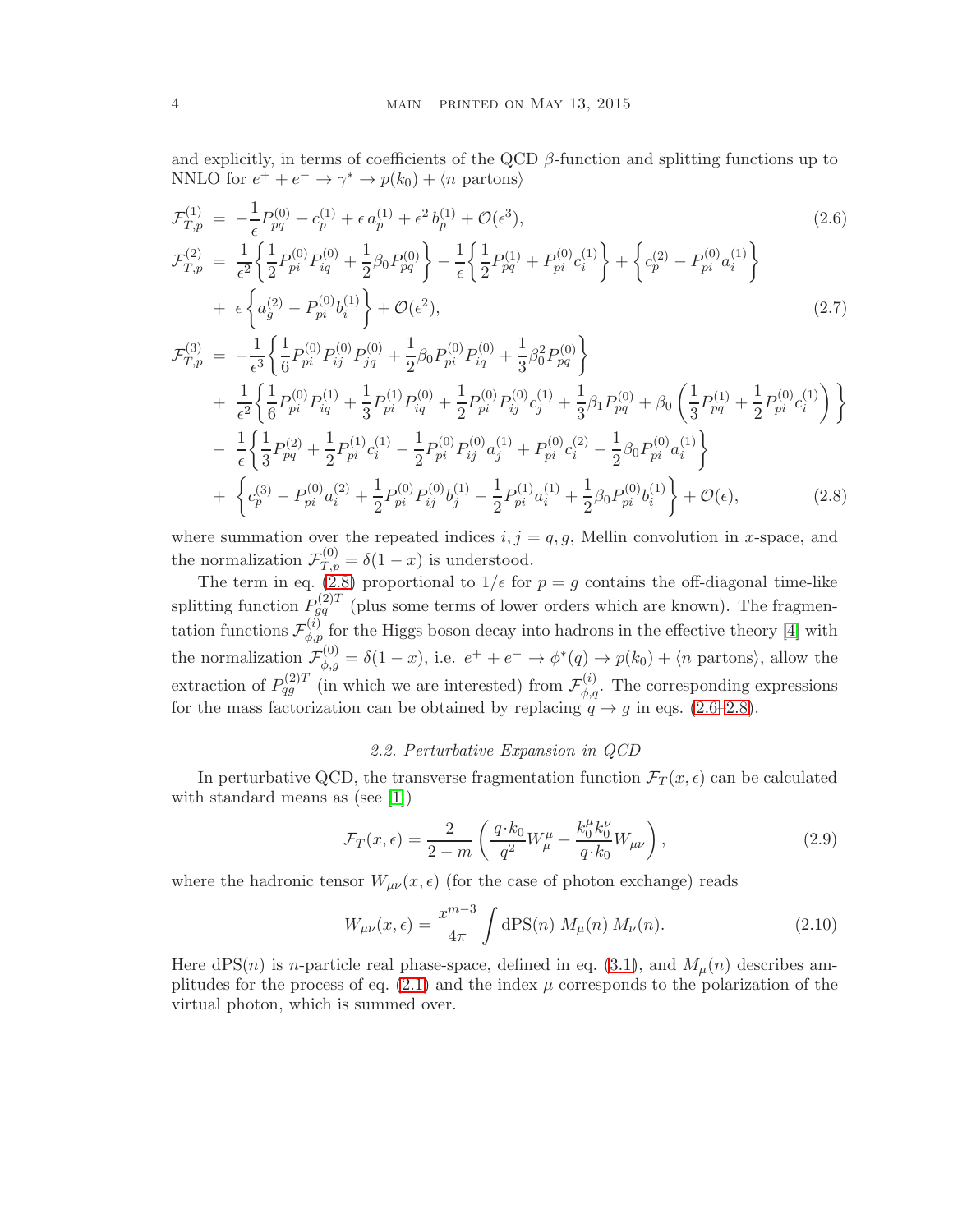To generate Feynman diagrams for the processes [\(2.1\)](#page-2-1) and [\(2.2\)](#page-2-1) we use QGRAF [\[11\]](#page-9-10) and process its output further with the help of FORM [\[12\]](#page-9-11), i.e., contract indices, calculate Dirac traces and  $SU(N)$  color factors, make partial fractioning, etc. The resulting scalar expression is suitable for the further final-state integration as described in Section [3.](#page-4-0)

<span id="page-4-2"></span>In the remaining part of this section let us discuss which contributions to the NNLO splitting functions are known and which actually need to be calculated.



<span id="page-4-3"></span>Fig. 1: Contributions to the time-like splitting function at LO:  $P_{gq}^{(0)T}$  (tagged gluon, photon exchange process [\(2.1\)](#page-2-1)); respectively  $P_{qg}^{(0)T}$  (tagged quark, Higgs boson exchange process  $(2.2)$ .



As described in [\[5,](#page-9-4) eq. (38)] the uncertainty for  $P_{qg}^{(2)T}$  is proportional to  $\beta_0$ , which means that only contributions with closed or cut fermion loops should be considered. For that reason, we do not need to account for the topologies depicted in fig. [\(3d\)](#page-5-0), which are sub-leading in  $n_f$ . The two-loop contributions in fig. [\(3a, 3b\)](#page-5-0) have been recently calculated in [\[13\]](#page-9-12), while the the contributions in fig. [\(3c\)](#page-5-0) can be constructed from one-loop helicity amplitudes calculated in [\[14\]](#page-9-13)  $(\gamma^* \to 4 \text{ partons})$  and [\[15,](#page-9-14) [16\]](#page-9-15)  $(\phi \to 4 \text{ partons})$ , respectively. For those contributions the final-state integration is of NLO complexity and, hence, is considered to be simple.

Finally, the contributions of fig. [\(3e\)](#page-5-0) are not known and should be computed by explicitly performing the final-state integration. This is a non-trivial task and in the next section we describe how to complete it.

#### 3. Final-state Integration

<span id="page-4-0"></span>The phase-space for the *n*-particle final-state integration in eq.  $(2.10)$  reads as

<span id="page-4-1"></span>
$$
\int dPS(n) = \int \prod_{i=0}^{n} d^{m}k_{i} \, \delta^{+}(k_{i}^{2}) \, \delta\left(x - \frac{2 \, q \cdot k_{0}}{q^{2}}\right) \, \delta(q - \sum_{j=0}^{n} k_{j}). \tag{3.1}
$$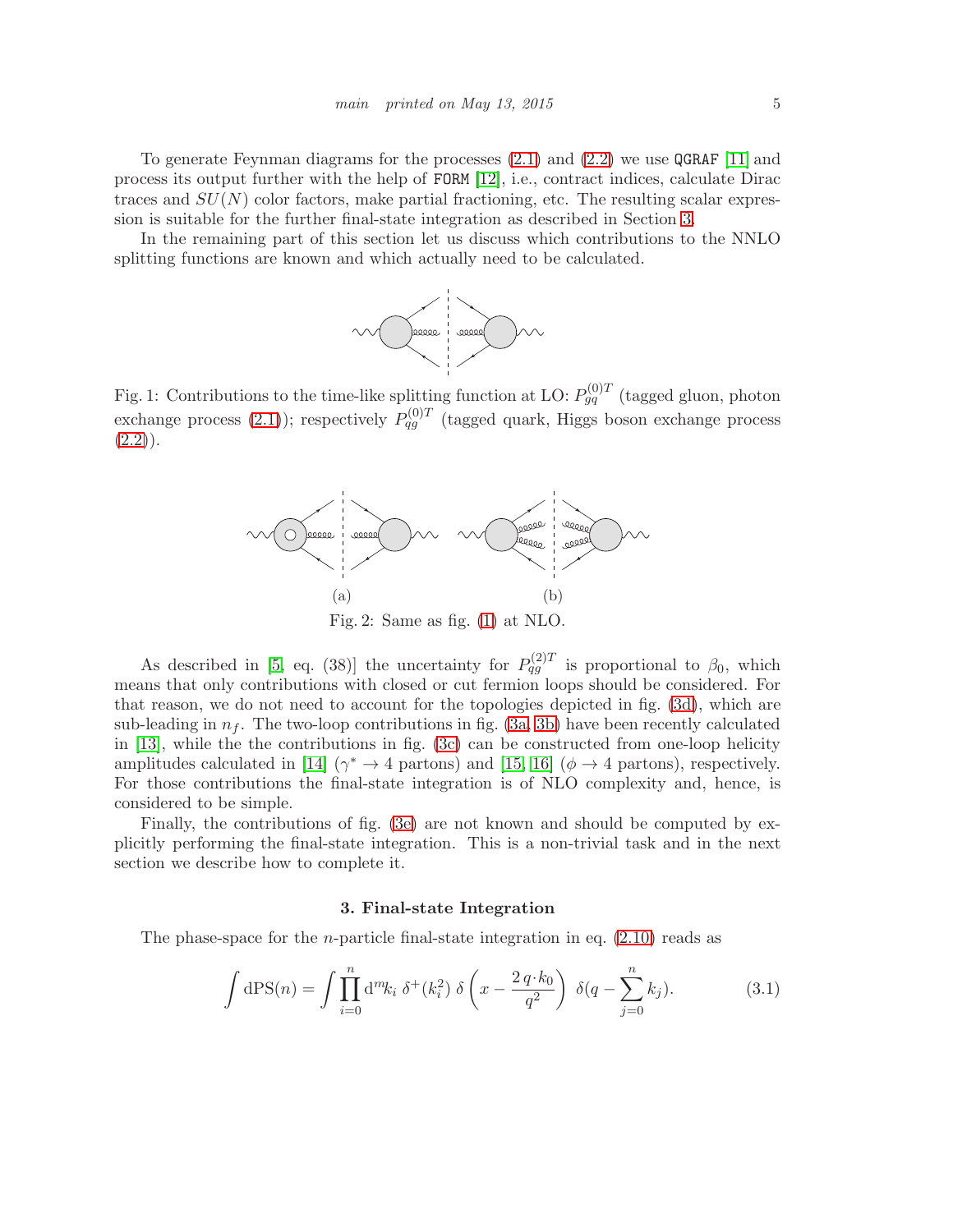<span id="page-5-0"></span>

Integrals of this type can be calculated analytically with up to  $n = 4$  particles in the final state using explicit parametrizations of the phase-space (for example, see  $[1, 17]$  $[1, 17]$ ). However, with  $n = 5$  particles in the final state such an approach does not look promising.

Alternatively, we propose to find such integrals with the method of differential equations (see, e.g., [\[18\]](#page-9-17)), which has been used in a number of recent state-of-the-art computations. The idea is as follows

- 1. Find the integration-by-parts (IBP [\[19,](#page-9-18) [20\]](#page-9-19) ) rules and reduce all the integrals to the small set of masters.
- 2. Build a system of differential equations in  $x$  for the masters.
- 3. Choose an appropriate basis of new masters, so that the r.h.s of the system of equations vanishes in the limit  $\epsilon \to 0$ .
- 4. Solve a new system of equations as a series in the parameter  $\epsilon$ .
- 5. Find the integration constants from inclusive integrals.

Let us briefly discuss each of the above steps and provide some examples from calculations of the contributions in fig. [\(2b\)](#page-4-3).

#### 3.1. Integration-by-part rules and master integrals

Integration-by-parts (IBP) [\[19,](#page-9-18) [20\]](#page-9-19) is a powerful tool to reduce a set of integrals of common structure to the small number of master integrals. Nowadays, there are several tools to automatically generate IBP reduction rules, e.g. FIRE [\[21\]](#page-10-0), LiteRed [\[22,](#page-10-1) [23\]](#page-10-2) or Reduze [\[24\]](#page-10-3). We chose LiteRed out of that list because this tool supports cut propagators, a feature that leads to additional simplifications in final-state integrals, which is essential at higher orders. At NLO (see fig. [\(2b\)](#page-4-3)) LiteRed demonstrated good performance and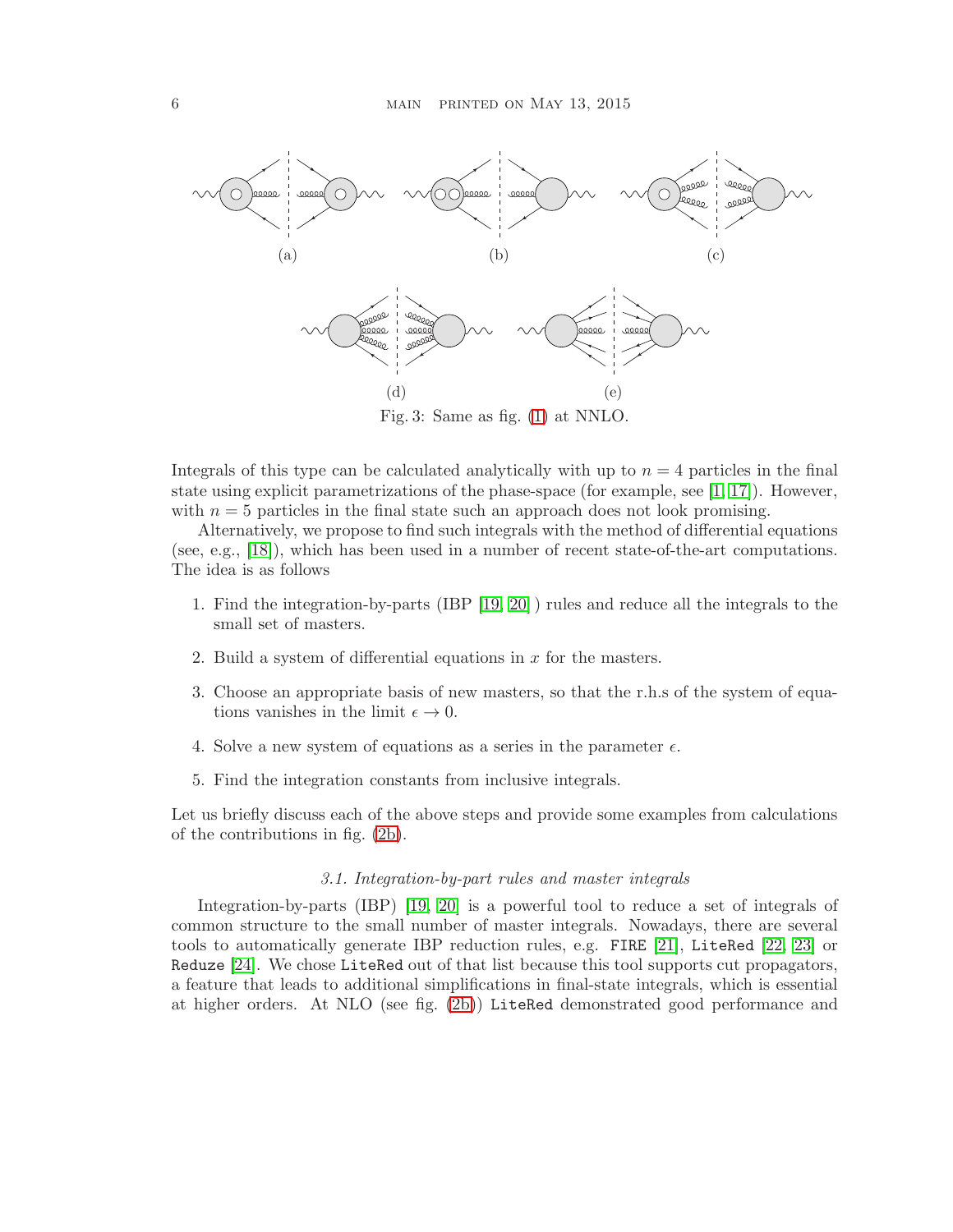generated all the IBP rules (in several hours on a standard PC) and found 9 master integrals, depicted in fig. [4.](#page-6-0) In order to parametrize those integrals we introduce the following notation

$$
J_i(x,\epsilon) = \{a_1, \dots, a_n\} = \int d\text{PS}(n) \frac{1}{P_{a_1} \dots P_{a_n}},
$$
\n(3.2)

with propagators for the contributions from fig. [\(2b\)](#page-4-3) defined as

$$
P_1 = (q - k_1)^2 \t P_2 = (q - k_2)^2 \t P_3 = (q - k_1 - k_3)^2 \t P_4 = (q - k_1 - k_2)^2 \t (3.3)
$$
  
\n
$$
P_5 = (q - k_2 - k_3)^2 \t P_6 = (k_2 + k_3)^2 \t P_7 = (k_1 + k_3)^2.
$$

<span id="page-6-0"></span>

Fig. 4: Master integrals for the real emission contributions to the time-like splitting functions at NLO (cf. fig. [2b\)](#page-4-3). The fat line denotes a propagator raised to second power.

It is worth to mention that this set of masters differs from the one in Mellin space calculated for the same contribution, see [\[25\]](#page-10-4).

For the contributions from fig. [\(3e\)](#page-5-0) LiteRed can solve the major part of IBP sectors. However for a few it takes months of CPU time with no guarantee of completion. Preliminary attempts show that these sectors can be solved with a private version of Reduze, which also features support for cut propagators.

#### 3.2. Differential equations and solutions for master integrals

The master integrals from fig. [\(4\)](#page-6-0) may be integrated explicitly, which at higher orders becomes a challenging task. A simpler approach is to solve a linear system of differential equations, which is constructed as

<span id="page-6-1"></span>
$$
\frac{\partial J_i(x,\epsilon)}{\partial x} = \sum_{j=1}^n A_{ij}(x,\epsilon) J_j(x,\epsilon), \quad i, j = 1 \dots n, \tag{3.4}
$$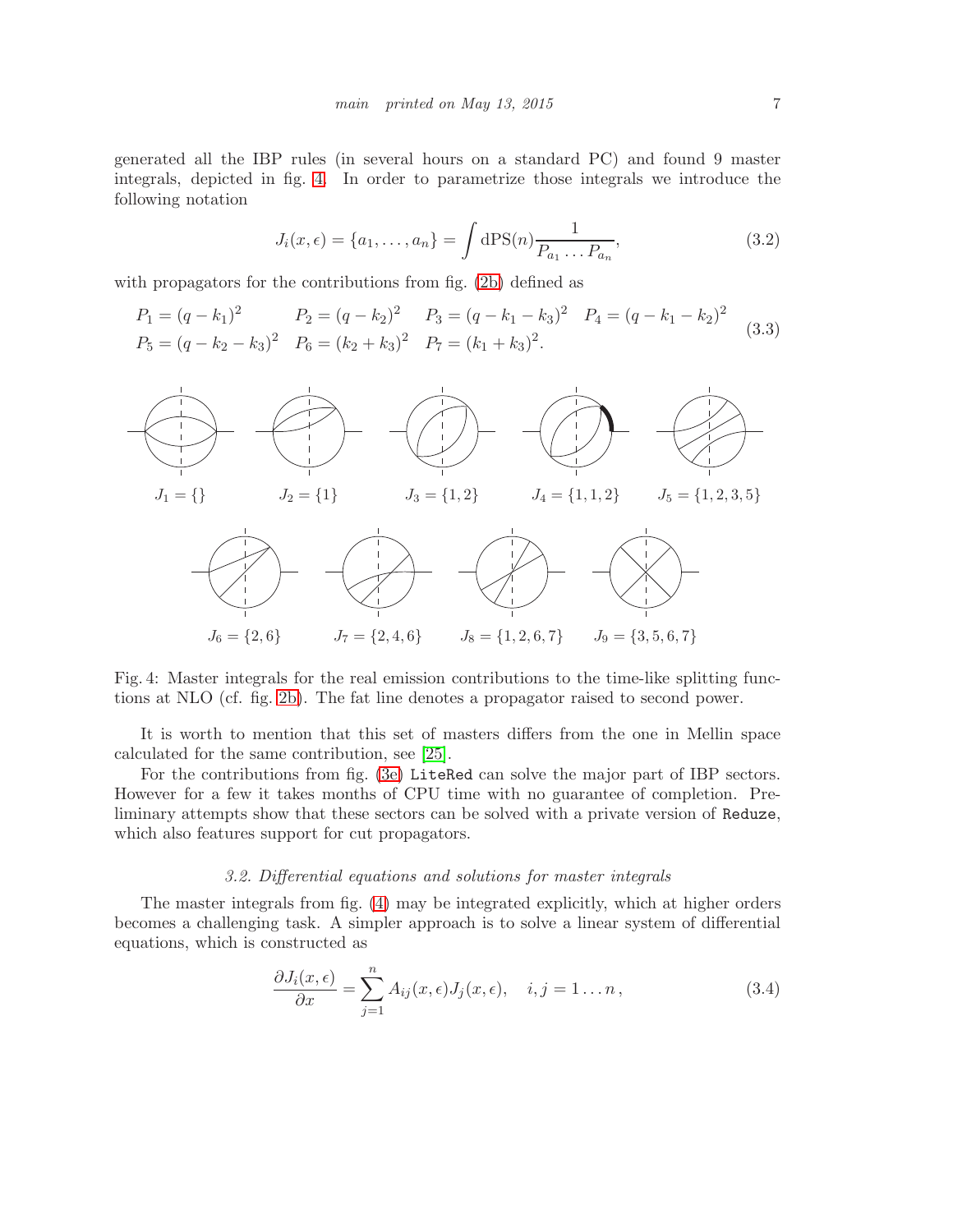where matrix  $A_{ij}(x, \epsilon)$  is obtained by reducing the l.h.s. of eq. [\(3.4\)](#page-6-1) using IBP reduction rules. In the case of masters from fig. [\(4\)](#page-6-0) we obtain the following matrix



Solutions of this system can be found in terms of harmonic polylogarithms (HPL), implemented in the harmpol [\[26\]](#page-10-5) package for FORM or in the HPL [\[27\]](#page-10-6) package for Mathematica.

### 3.3. Boundary conditions for master integrals

The last step in solving for masters is to fix integration constants which appear in solutions of differential equations. Such constants can be determined conveniently from the inclusive integrals calculated in [\[17,](#page-9-16) [25\]](#page-10-4).

In the inclusive case, there are only 4 master integrals (fig. [5\)](#page-7-0), hence IBP rules exist in order to reduce the 9 masters integrated in the  $x$  variable.

$$
J_i(\epsilon) = \int_0^1 \mathrm{d}x \ J_i(x, \epsilon) \,, \tag{3.5}
$$

<span id="page-7-0"></span>which is basically the first Mellin moment.



Fig. 5: Masters for the phase-space integrals at NLO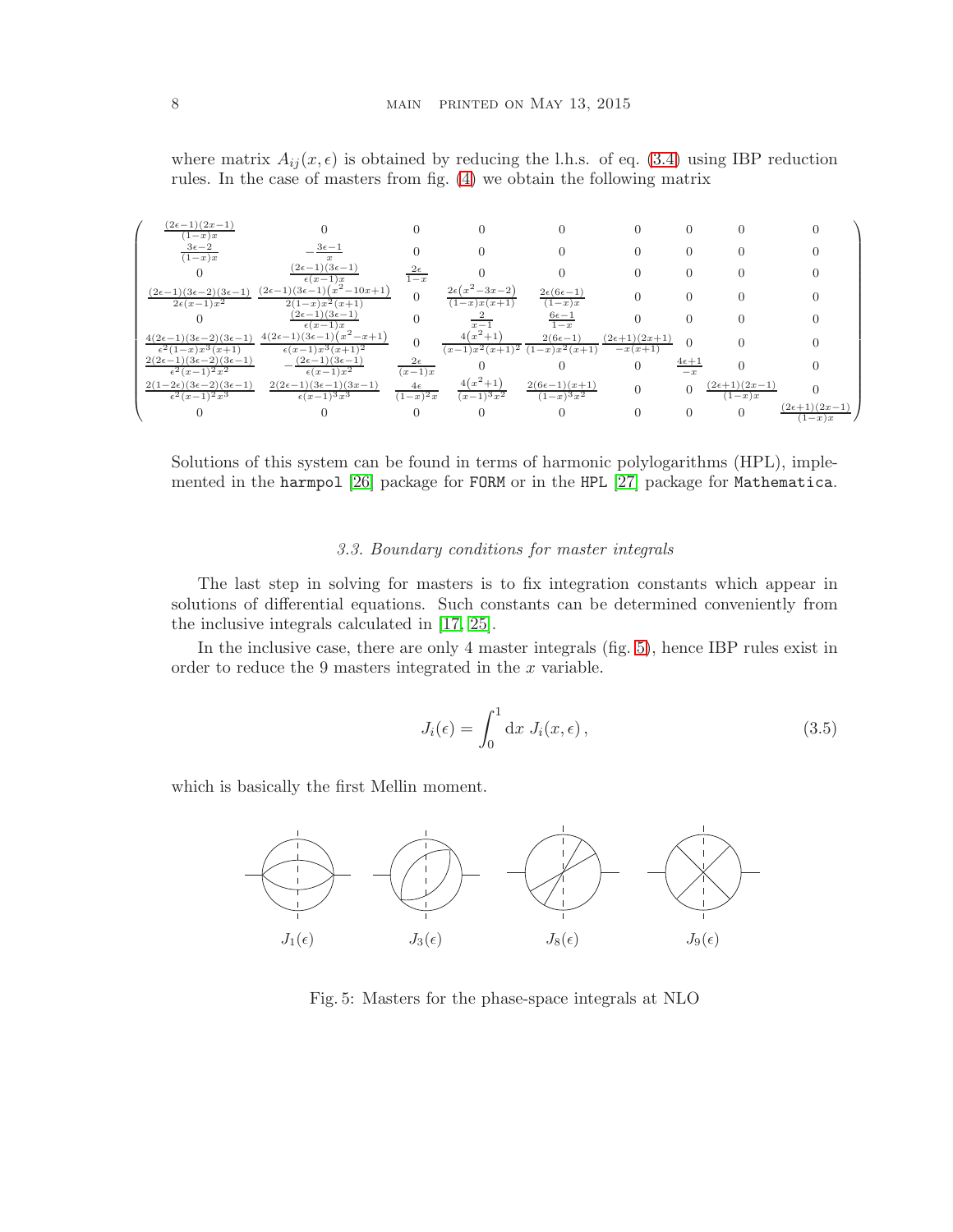Such rules can be found with the help of LiteRed and read

$$
J_2(\epsilon) = \frac{3 - 4\epsilon}{1 - 2\epsilon} J_1(\epsilon), \qquad J_4(\epsilon) = -\frac{(2 - 3\epsilon)(3 - 4\epsilon)}{\epsilon} J_1(\epsilon) - (1 - 3\epsilon) J_3(\epsilon), \qquad J_5(\epsilon) = J_8(\epsilon),
$$
  

$$
J_6(\epsilon) = -\frac{2(2 - 3\epsilon)(3 - 4\epsilon)}{\epsilon(1 - 2\epsilon)} J_2(\epsilon), \qquad J_7(\epsilon) = \frac{(1 - 3\epsilon)(1 - 4\epsilon)(2 - 3\epsilon)(3 - 4\epsilon)}{2\epsilon^4} J_1(\epsilon),
$$
(3.6)

<span id="page-8-0"></span>which are exact in m dimensions, i.e., to all orders in  $\epsilon$ .

#### 4. Summary

In these proceedings we have motivated the necessity for a NNLO QCD computation of the time-like splitting functions from first principles. We have outlined a strategy how to calculate the required three-loop contributions. Based on the physical process  $e^+ + e^- \rightarrow$  $\gamma^* \to g + \langle n \text{ partons} \rangle$ , we have analyzed the transverse fragmentation function  $\mathcal{F}_T(x,\epsilon)$ in x-space using dimensional regularization. The most challenging part of our approach lies in the evaluation of the final-state integrals with a projection to x-space. For the NNLO case, this corresponds to four-loop integrals with one massive leg and cut internal propagators. Thanks to an analysis in Mellin space and to partial results available in the literature, the number of topologies, and hence the integrals to calculate, can be largely reduced. Despite such simplifications there are, however, still about 80 integrals left to calculate and we employ the integration-by-parts technique and the method of differential equations to obtain the master integrals. The latter method has become widely used in the last years and we have described its application to our calculations.

#### Acknowledgments

This work has been supported by the Research Executive Agency (REA) with the European Union Grant PITN-GA-2010-264564 (LHCPhenoNet). The work of O.G. has been partly supported by Narodowe Centrum Nauki with the Sonata Bis grant DEC-2013/10/E/ST2/00656. O.G. thanks for the hospitality of the Theory Group of the University of Hamburg where major part of this research was done.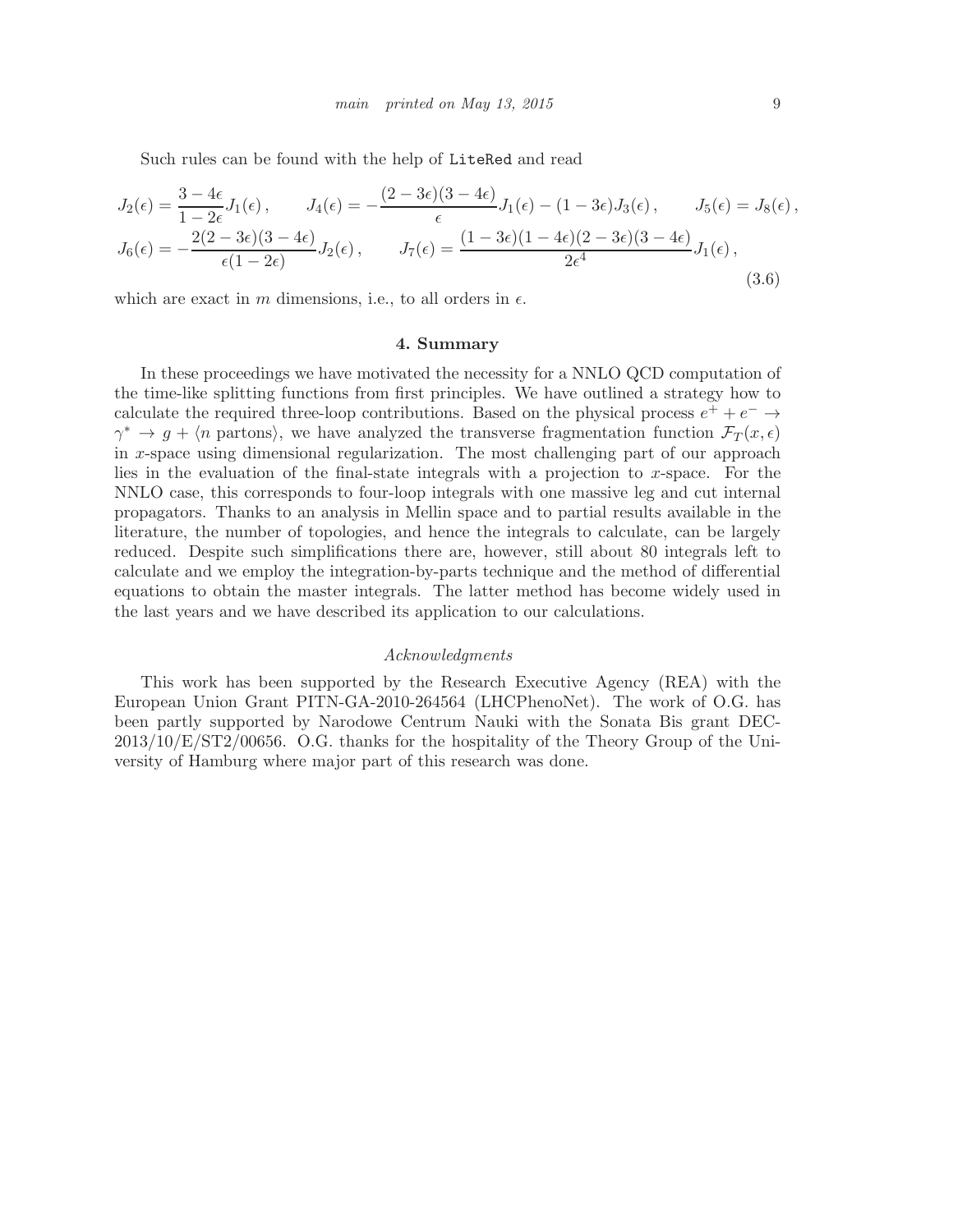#### 10 MAIN PRINTED ON MAY 13, 2015

#### REFERENCES

- <span id="page-9-0"></span>[1] P. Rijken and W. van Neerven, Higher order QCD corrections to the transverse and longitudinal fragmentation functions in electron - positron annihilation, Nucl.Phys. B487 (1997) 233–282, [[hep-ph/9609377](http://arxiv.org/abs/hep-ph/9609377)].
- <span id="page-9-1"></span>[2] A. Mitov and S. Moch, QCD Corrections to Semi-Inclusive Hadron Production in Electron-Positron Annihilation at Two Loops, Nucl.Phys. B751 (2006) 18–52, [[hep-ph/0604160](http://arxiv.org/abs/hep-ph/0604160)].
- <span id="page-9-2"></span>[3] A. Mitov, S. Moch, and A. Vogt, Next-to-Next-to-Leading Order Evolution of Non-Singlet Fragmentation Functions, Phys.Lett. B638 (2006) 61–67, [[hep-ph/0604053](http://arxiv.org/abs/hep-ph/0604053)].
- <span id="page-9-3"></span>[4] S. Moch and A. Vogt, On third-order timelike splitting functions and top-mediated Higgs decay into hadrons, Phys. Lett. **B659** (2008) 290-296, [arXiv: 0709.3899].
- <span id="page-9-4"></span>[5] A. Almasy, S. Moch, and A. Vogt, On the Next-to-Next-to-Leading Order Evolution of Flavour-Singlet Fragmentation Functions, Nucl.Phys. B854 (2012) 133–152, [[arXiv:1107.2263](http://arxiv.org/abs/1107.2263)].
- <span id="page-9-5"></span>[6] V. Gribov and L. Lipatov, Deep inelastic e p scattering in perturbation theory, Sov.J.Nucl.Phys. 15 (1972) 438–450.
- <span id="page-9-6"></span>[7] V. Gribov and L. Lipatov,  $e^+e^-$  pair annihilation and deep inelastic ep scattering in perturbation theory, Sov.J.Nucl.Phys. 15 (1972) 675–684.
- <span id="page-9-7"></span>[8] J. Blümlein, V. Ravindran, and W. van Neerven, On the Drell-Levy-Yan relation to  $\mathcal{O}(\alpha_s^2)$ , Nucl.Phys. B586 (2000) 349–381, [[hep-ph/0004172](http://arxiv.org/abs/hep-ph/0004172)].
- <span id="page-9-8"></span>[9] Y. Dokshitzer, G. Marchesini, and G. Salam, Revisiting parton evolution and the large-x  $limit, Phys. Lett. B634 (2006) 504–507, [hep-ph/0511302].$  $limit, Phys. Lett. B634 (2006) 504–507, [hep-ph/0511302].$  $limit, Phys. Lett. B634 (2006) 504–507, [hep-ph/0511302].$
- <span id="page-9-9"></span>[10] P. Nason and B. Webber, Scaling violation in  $e+e$ - fragmentation functions: QCD evolution, hadronization and heavy quark mass effects, Nucl. Phys. **B421** (1994) 473–517.
- <span id="page-9-11"></span><span id="page-9-10"></span>[11] P. Nogueira, Automatic Feynman graph generation, J.Comput.Phys. 105 (1993) 279–289.
- <span id="page-9-12"></span>[12] J. Vermaseren, New features of FORM, [math-ph/0010025](http://arxiv.org/abs/math-ph/0010025).
- [13] C. Duhr, T. Gehrmann, and M. Jaquier, Two-loop splitting amplitudes and the single-real contribution to inclusive Higgs production at  $N<sup>3</sup>LO$ , JHEP 1502 (2015) 077, [[arXiv:1411.3587](http://arxiv.org/abs/1411.3587)].
- <span id="page-9-13"></span>[14] Z. Bern, L. J. Dixon, and D. A. Kosower, *One loop amplitudes for*  $e+e$ *- to four partons*, *Nucl.Phys.*  $B513$  (1998) 3-86, [[hep-ph/9708239](http://arxiv.org/abs/hep-ph/9708239)].
- <span id="page-9-14"></span>[15] S. Badger, E. Nigel Glover, P. Mastrolia, and C. Williams, One-loop Higgs plus four gluon amplitudes: Full analytic results, JHEP 1001 (2010) 036, [[arXiv:0909.4475](http://arxiv.org/abs/0909.4475)].
- <span id="page-9-15"></span>[16] S. Badger, J. M. Campbell, R. K. Ellis, and C. Williams, Analytic results for the one-loop NMHV Hqqgg amplitude, JHEP 0912 (2009) 035, [[arXiv:0910.4481](http://arxiv.org/abs/0910.4481)].
- <span id="page-9-16"></span>[17] A. Gehrmann-De Ridder, T. Gehrmann, and G. Heinrich, Four particle phase space integrals in massless QCD, Nucl.Phys.  $B682$  (2004) 265–288, [[hep-ph/0311276](http://arxiv.org/abs/hep-ph/0311276)].
- <span id="page-9-18"></span><span id="page-9-17"></span>[18] V. A. Smirnov, Evaluating Feynman integrals, Springer Tracts Mod.Phys. 211 (2004) 1–244.
- [19] K. Chetyrkin and F. Tkachov, Integration by Parts: The Algorithm to Calculate beta Functions in 4 Loops, Nucl.Phys. B192 (1981) 159–204.
- <span id="page-9-19"></span>[20] F. Tkachov, A Theorem on Analytical Calculability of Four Loop Renormalization Group Functions, Phys.Lett. B100 (1981) 65–68.